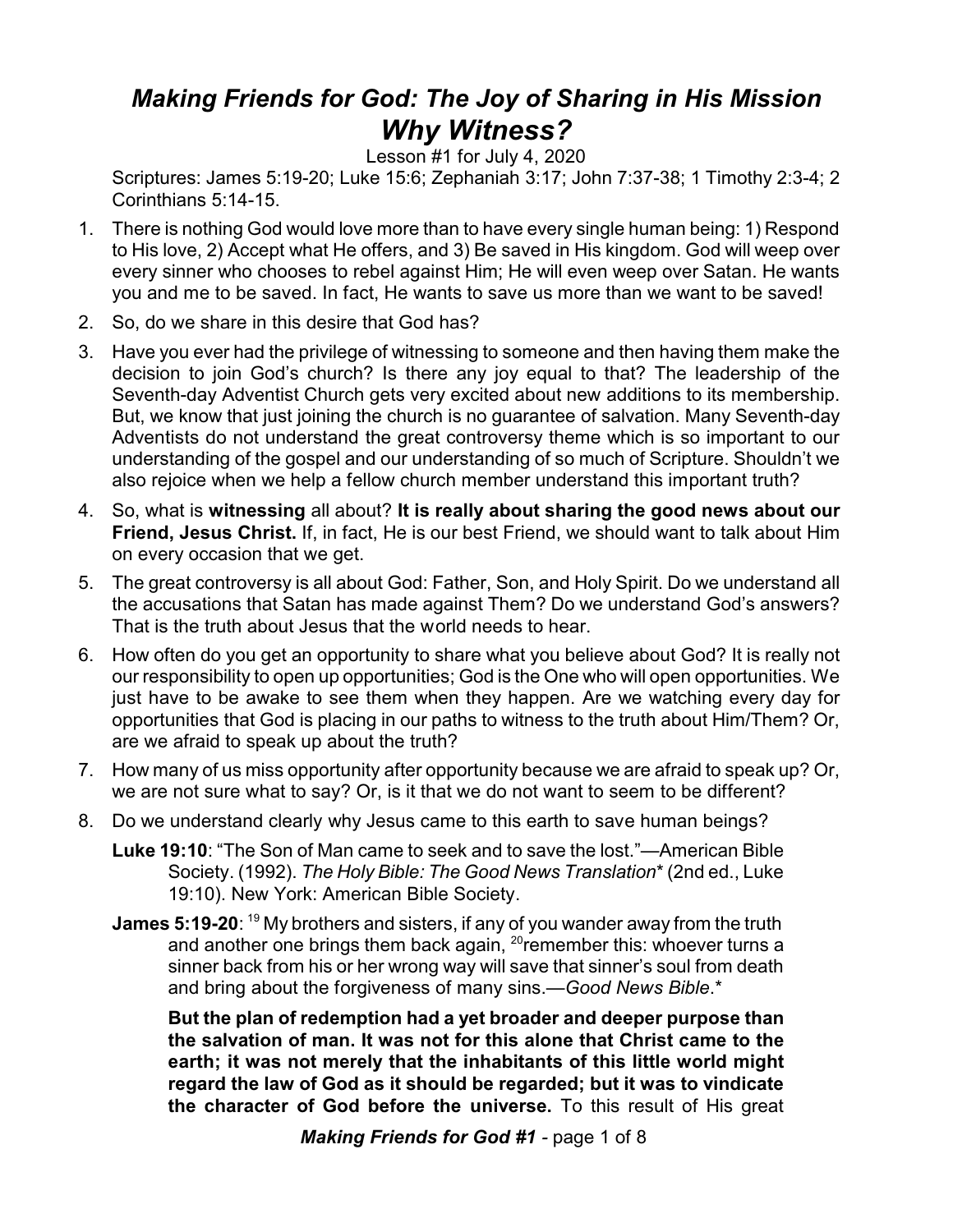sacrifice–its influence upon the intelligences of other worlds, as well as upon man–the Saviour looked forward when just before His crucifixion He said: "Now is the judgment of this world: now shall the prince of this world be cast out. And I, if I be lifted up from the earth, will draw all unto Me." John 12:31, 32. **The act of Christ in dying for the salvation of man would not only make heaven accessible to men, but before all the universe it would justify God and His Son in their dealing with the rebellion of Satan. It would establish the perpetuity of the law of God and would reveal the nature and the results of sin.**—Ellen G. White, *Patriarchs and Prophets*\* 68.2-69.0 (1890).† Compare *Reflecting Christ* 50.3-4 (1985) [which quotes John 12:31-32 (*KJV*) as saying, "I ... will draw all **men** unto me" but *men* is in italic type in the *KJV* meaning that word was not in the original manuscripts].†‡

- 9. How would you feel about being offered a job working alongside God? Is there any better opportunity of which we could take advantage? Is there any safer occupation? Paul wrote a lot about this whole idea in his book to the Romans. He recognized that Gentiles have seen God in action in nature, and he recognized that even those who have God's revealed will do not always obey it. Then, he went on to describe how salvation works. Notice these very significant words.
	- **Romans 3:1-4,25-26**: Have the Jews then any advantage over the Gentiles? Or is there any value in being circumcised? <sup>2</sup>Much, indeed, in every way! In the first place, God trusted his message to the Jews.  ${}^{3}$ But what if some of them were not faithful? Does this mean that God will not be faithful? <sup>4</sup>Certainly not! God must be true, even though every human being is a liar. As the scripture says,

**"You must be shown to be right when you speak;**

**you must win your case when you are being tried."...**

**25–26God offered him, so that by his blood he should become the means by which people's sins are forgiven through their faith in him. God did this in order to demonstrate that he is righteous. In the past he was patient and overlooked people's sins; but in the present time he deals with their sins, in order to demonstrate his righteousness. In this way God shows that he himself is righteous and that he puts right everyone who believes in Jesus.**—*Good News Bible*.\*†

- 10. These are the only verses in the Bible that specifically talk about why Jesus had to die; they says three times that **Jesus died to demonstrate God's righteousness**. It is all about God. These verses talk about God's righteousness and God putting us right.
- 11. God has won, and will win, His case by the many ways in which He has demonstrated His righteousness!

Philippians 2:10-11: <sup>10</sup> And so, in honour of the name of Jesus

all beings in heaven, on earth, and in the world below

will fall on their knees, [including Satan himself]

<sup>11</sup> and all will openly proclaim that Jesus Christ is Lord,

*Making Friends for God #1 -* page 2 of 8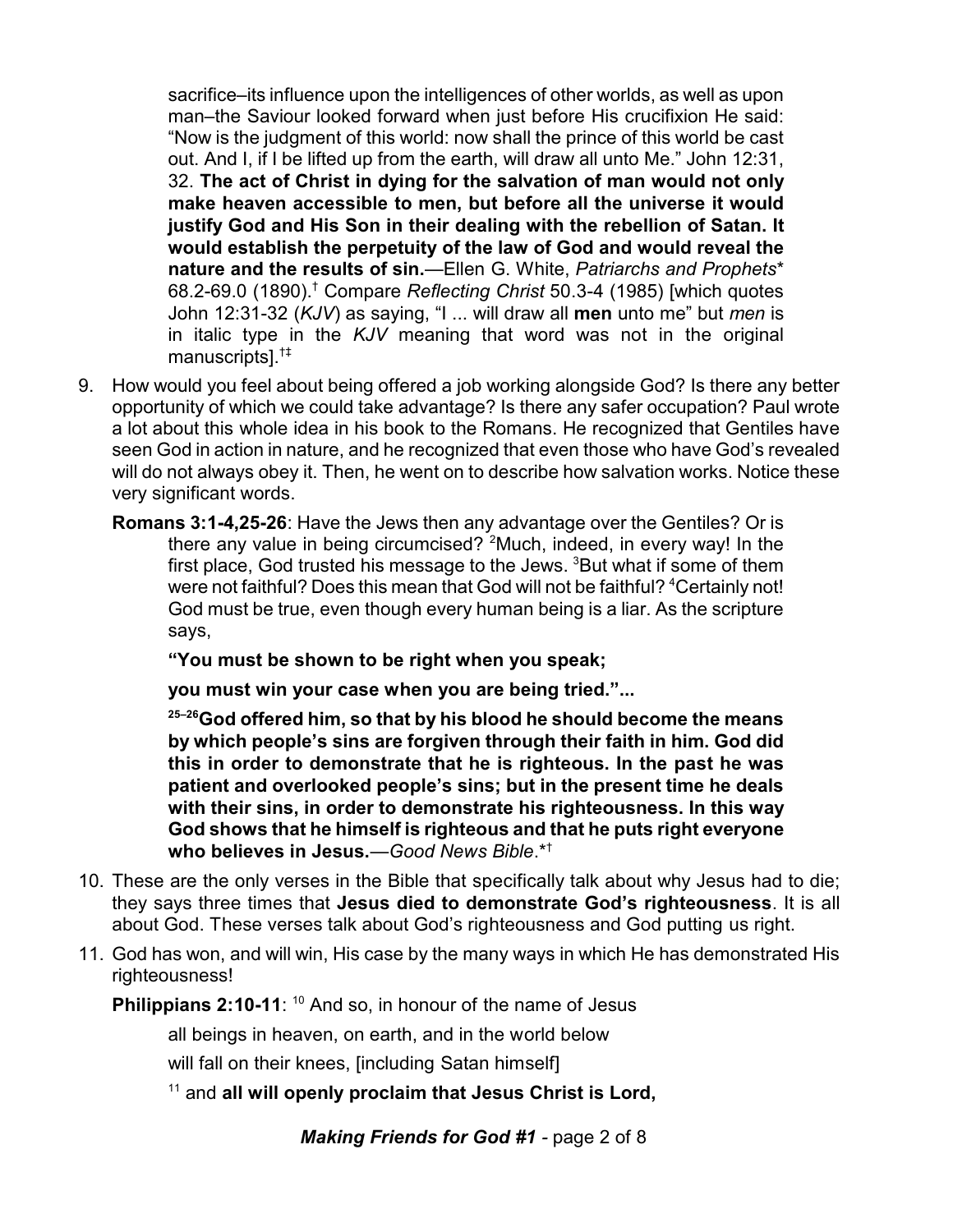## **to the glory of God the Father.**—*Good News Bible*.\*†‡

- 12. When the great controversy is over, **even Satan will be down on his knees, recognizing that God has always been right and God's ways have always been best.** There is so much more to the gospel and the truth about Jesus than most people recognize. What can we do to spread that truth to others? There are so many people in our world who have not really heard and understood the gospel. And why not? Is it because we do not teach it?
	- **Romans 10:14-15**: <sup>14</sup> But how can they call to him for help if they have not believed? And how can they believe if they have not heard the message? And how can they hear if the message is not proclaimed? <sup>15</sup>And how can the message be proclaimed if the messengers are not sent out? As the scripture says, "How wonderful is the coming of messengers who bring good news!"—*Good News Bible*.\*
- 13. But, what about those people who have lived and died without hearing about Jesus? How will God judge them? And how will God judge us if we had opportunity to speak to them and we did not? There are multiple reasons why we need to witness. It is not to give people their only chance of being saved; but, it is to give them *their best chance* of being saved, assuming, of course, that we do a good job teaching them.
- 14. If you keep abreast of the news that comes up about events in the Seventh-day Adventist Church, you will read about mass evangelistic efforts that baptize thousands of people at one time. How many of those people are still in the church and growing in their knowledge of God after 1-2 years? What should or can we do to help new members grow and stay faithful?

Has anyone ever asked you, "How is your day going?" Or, "Is everything all right with you today?" What if you asked God those questions? "God, how is Your day going?" What kind of response do you think you would receive? Possibly it would be one like this: "My day has been extremely difficult. Tears filled My eyes at one thousand refugee camps filled with cold, hungry, crying children. I walked the streets of the world's crowded cities and wept with the homeless and destitute. My heart breaks over abused women and frightened children sold into sexual slavery. I witnessed the ravages of war, the devastating effects of natural disasters, and the painful agony of debilitating, deadly diseases." Would you respond back by asking, "But God, is there anything that makes You rejoice? Is there anything that brings joy to Your heart? Is there anything that makes You sing?"—*Adult Sabbath School Bible Study Guide*\* for Monday, June 29.

- 15. Are you happy with the life you are living? Are you convinced that you are obeying God's will for you? Look at Luke 15 to see what would make God really happy.
- 16. **Luke 15:6-7,9-10,22-24,32**: <sup>6</sup> "And carry it back home. Then you call your friends and neighbours together and say to them, 'I am so happy I found my lost sheep. Let us celebrate!' **<sup>7</sup> In the same way, I tell you, there will be more joy in heaven over one sinner who repents than over 99 respectable people who do not need to repent**.... <sup>9</sup>When she finds it, she calls her friends and neighbours together, and says to them, 'I am so happy I found the coin I lost. Let us celebrate!' <sup>10</sup> **In the same way, I tell you, the angels of God rejoice over one sinner who repents.**"... <sup>22</sup> "But the father called his

*Making Friends for God #1 -* page 3 of 8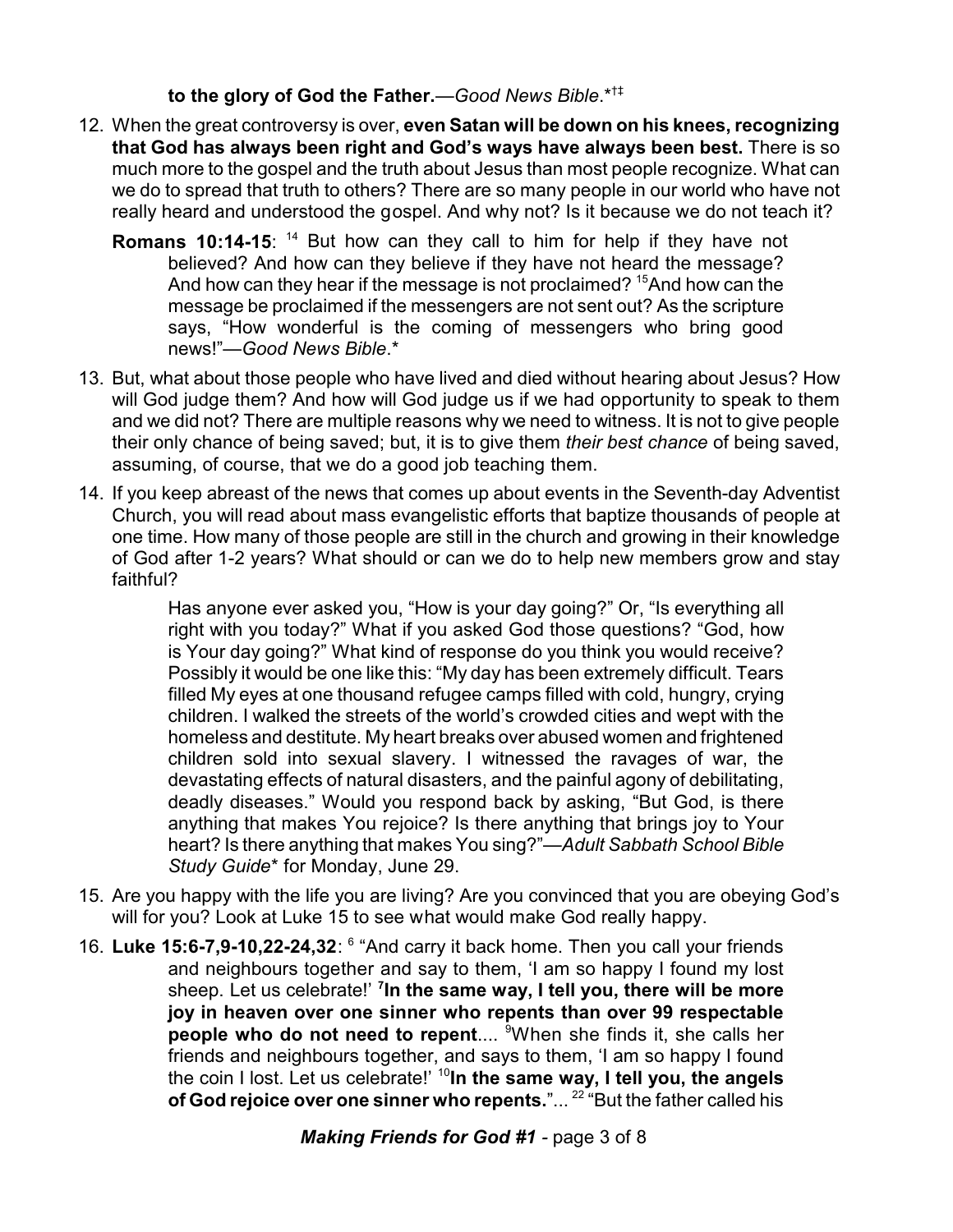servants. 'Hurry!' he said. 'Bring the best robe and put it on him. Put a ring on his finger and shoes on his feet.  $23$ Then go and get the prize calf and kill it, and let us celebrate with a feast!  $^{24}$  For this son of mine was dead, but now he is alive; he was lost, but now he has been found.' And so the feasting began.... <sup>32</sup> 'But we had to celebrate and be happy, because your brother was dead, but now he is alive; he was lost, but now he has been found.' "—*Good News Bible*.\*†

All heaven rejoices when the lost are found. In a world filled with disease, disaster, and death, we can bring joy to the heart of God by sharing the "good news" of salvation with others. One of the greatest motivations to share Christ's love is the knowledge that witnessing brings joy to the heart of God. Every time we reveal His love, all of heaven sings.—*Adult Sabbath School Bible Study Guide*\* for Monday, June 29.

- 17. Luke 15 tells us of three parables that Jesus gave when He was on this earth. Consider the **parable of the lost sheep**. What does it teach us about God? God goes after the one lost sheep. He is not willing for anyone to perish unless that person absolutely insists on going the wrong way. He will not let them go easily. Furthermore, God does not give up. He pursues people until He finds them. In the days of Jesus, if a near-eastern shepherd lost one of his sheep, he went out looking for it until he came home either with the lost sheep or with what was left of its carcass. He knew each of his sheep by name. As soon as one was missing, he knew exactly which one was missing.
- 18. And what happened when the shepherd found his lost sheep? He came home rejoicing, inviting his friends to celebrate with him. That is God's response when one of His children comes back to Him.
- 19. Wouldn't you like to make heaven rejoice? Wouldn't you like to be responsible for making God happy? It has been demonstrated again and again that the best way to witness is to speak to a friend that you know personally and convince him/her to listen to the truth. Personal witnessing is most effective. And personal witnessing makes God and the angels rejoice because, sooner or later, someone is going to choose to follow God and leave his/her sinful ways.

The Dead Sea marks the earth's lowest elevation. At 1,388 feet below sea level, it ranks as the world's lowest sea. The river Jordan flows out of the Sea of Galilee and winds its way through the Jordan Valley until it dead-ends in the Dead Sea.

The hot, dry climate, with the intense sunlight and desert conditions, causes the water to evaporate quite rapidly. Since the Dead Sea's salt and mineral content is 33.7 percent, little survives in its waters. There are no fish, no plants, only some microbes and bacteria at the bottom.

In our Christian lives, if the grace of God that flows into our lives does not flow out to others, we will become stagnant and all but lifeless like the Dead Sea. As Christians, that's not how we are to live.—*Adult Sabbath School Bible Study Guide*\* for Tuesday, June 30.

20. Let us not be like the Dead Sea! Remember that the truth about God has often been compared to fresh water.

**John 7:37-38:** <sup>37</sup> On the last and most important day of the festival Jesus stood up *Making Friends for God #1 -* page 4 of 8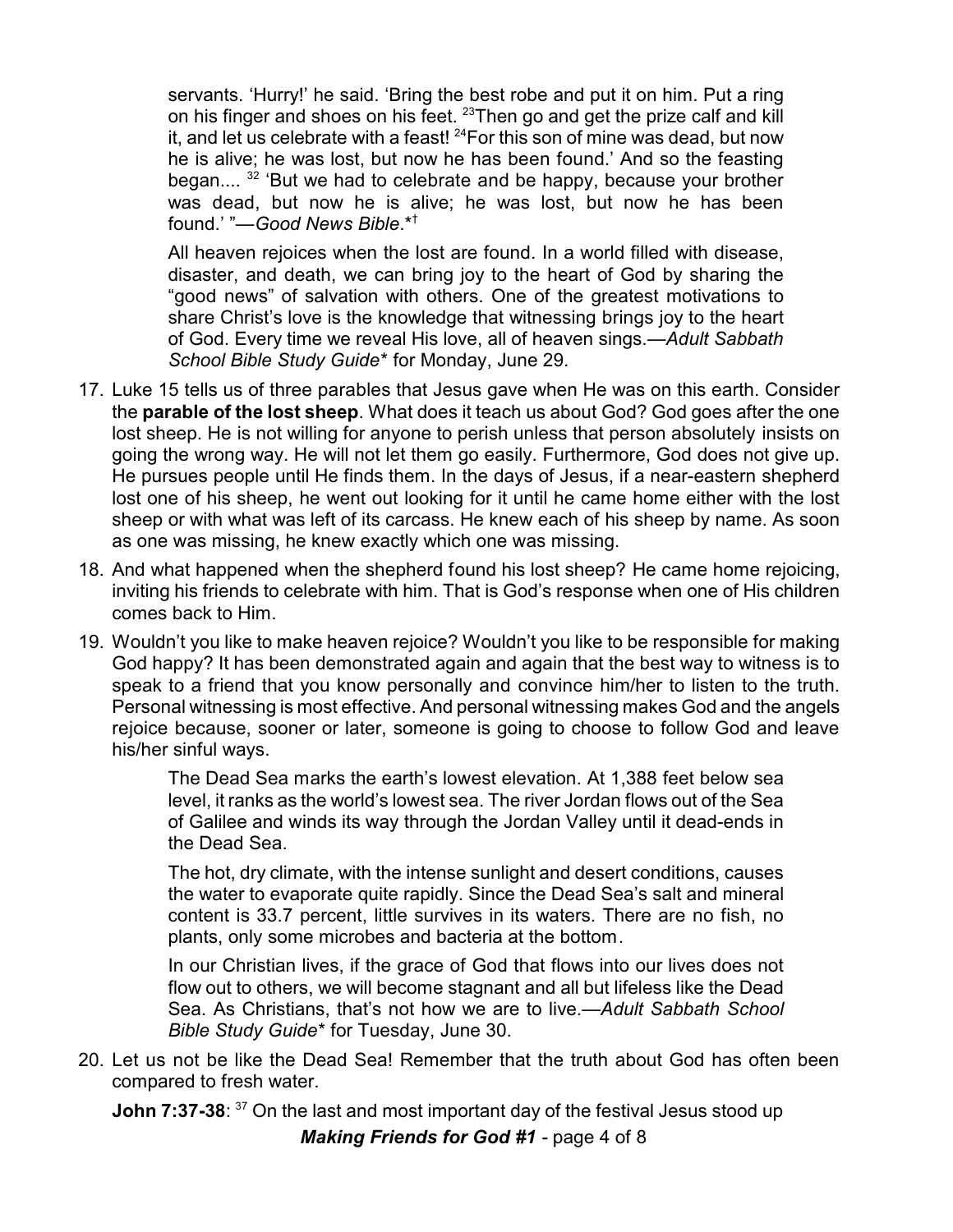and said in a loud voice, "Whoever is thirsty should come to me, and <sup>38</sup>whoever believes in me should drink. As the scripture says, 'Streams of life-giving water will pour out from his side.' "—*Good News Bible*.\*

**Luke 6:38**: "Give to others, and God will give to you. Indeed, you will receive a full measure, a generous helping, poured into your hands—all that you can hold. The measure you use for others is the one that God will use for you."—*Good News Bible*.\*

God could have reached His object in saving sinners without our aid; but **in order for us to develop a character like Christ's, we must share in His work**. In order to enter into His joy,–the joy of seeing souls redeemed by His sacrifice,–we must participate in His labors for their redemption.—Ellen G. White, *The Desire of Ages*\* 142.2.†

Those who would be overcomers must be drawn out of themselves; and the only thing which will accomplish this great work, is to become **intensely interested in the salvation of others**.—Ellen G. White, *Fundamentals of Christian Education*\* 207.1.†

- 21. Are we truly "intensely interested in the salvation of others"? If not, how can we fix that problem? Seventh-day Adventism is supposed to be a participatory Christianity.
- 22. So, why are we not witnessing as we should? Is it because we do not want people to think we are strange? Is it because we are so selfish that we do not want to give up our time to witness? Could we be truly excited about our church?
- 23. What have been your own experiences in witnessing to others? Praying with others? Ministering to the needs of others? How have these experiences impacted your own faith and walk with the Lord?
- 24. Surely, we would all recognize that true loyalty to Christ requires a commitment to do His will. And we know exactly what following His will involves.
	- **1 Timothy 2:3-4:** <sup>3</sup>This is good and it pleases God our Saviour, <sup>4</sup>who wants everyone to be saved and to come to know the truth.—*Good News Bible*.\*
	- **2 Peter 3:9**: The Lord is not slow to do what he has promised, as some think. Instead, he is patient with you, because he does not want anyone to be destroyed, but wants all to turn away from their sins.—*Good News Bible*.\*
- 25. For over 6000 years, God has been fighting a war against the misrepresentations of Satan. **God has done everything possible to correct misinformation and to help us to understand His character and His government fully.** The gospel or good news is never about us; it is about God, Jesus Christ, and God's plan for us to join Him in a perfect kingdom forever.
	- **Acts 13:47**: "For this is the commandment that the Lord has given us:

'I have made you a light for the Gentiles,

so that all the world may be saved.' "—*Good News Bible*.\*

**Isaiah 49:6**: The LORD said to me,

"I have a greater task for you, my servant.

Not only will you restore to greatness

*Making Friends for God #1 -* page 5 of 8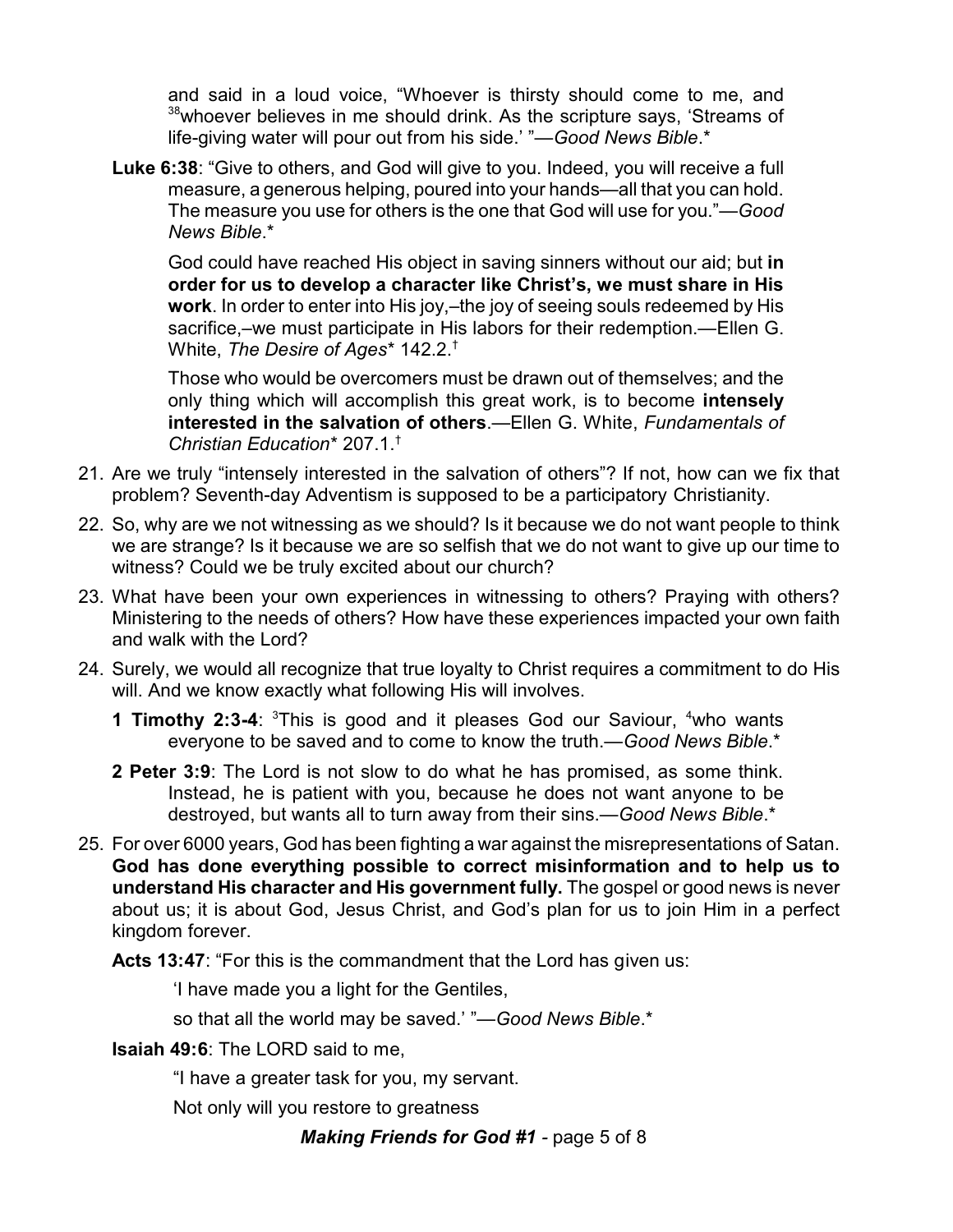the people of Israel who have survived,

## but **I will also make you a light to the nations–**

## **so that all the world may be saved.**"—*Good News Bible*.\*†

- 26. From the time when God called Abraham until our day, His foremost purpose in calling any person or group of people has been to make them witnesses to others about God's love and care for them. (See Genesis 12:1-3.)
- 27. Unfortunately, the Old Testament tells us about the story of the Hebrew people who turned inward and cared more about themselves than they did about sharing the gospel with their neighbors. Could that happen to the Seventh-day Adventist Church? Has that happened? Could that be true of our Sabbath school class? Why do so many of us think of the church as a kind of social club that we like to attend, perhaps to see our friends once a week? **God says that the only reason for having a church is for spreading the gospel!** How many of us are doing that? If not, is there any reason for our church?
- 28. Why should we witness? First of all, we want to be partners with God. We want to make heaven rejoice by sharing the good news with others. But, witnessing also has a massive beneficial effect on us. It has often been demonstrated that the best way to find out if you understand something is for you to try to explain it to someone else. Wouldn't that be true of our understanding of the beliefs of the Seventh-day Adventist Church? Could you clearly and convincingly explain what you believe to a person from the world who knows nothing about Christianity?
- 29. Think of the stories of the apostles. Peter, Paul, and others were willing to give their lives and become martyrs while doing their best to represent God correctly. Why did they do that? They were filled with love of God.

Love must dwell in the heart. A thoroughgoing Christian draws his motives of action from his deep heart love for his Master. Up through the roots of his affection for Christ springs an unselfish interest in his brethren.—Ellen G. White, *Ministry of Healing*\* 490.1. Compare *The Adventist Home* 425.4.

30. What does the life and death of Jesus teach us about God? Is that important to you? Is the truth about God important enough to you that you would be willing to die for it, like Peter and Paul did? Did the disciples know that they would end up being martyrs?

> The Saviour's commission to the disciples included all the believers. It includes all believers in Christ to the end of time. **It is a fatal mistake to suppose that the work of saving souls depends alone on the ordained minister. All to whom the heavenly inspiration has come are put in trust with the gospel.** All who receive the life of Christ are ordained to work for the salvation of their fellow men. For this work the church was established, and all who take upon themselves its sacred vows are thereby pledged to be co-workers with Christ.—Ellen G. White, *The Desire of Ages*\* 822.2.†

> **Christ intends that His ministers shall be educators of the church in gospel work. They are to teach the people how to seek and save the lost. But is this the work they are doing? Alas, how many are toiling to fan the spark of life in a church that is ready to die!** How many churches are tended like sick lambs by those who ought to be seeking for the lost sheep! And all the time millions upon millions without Christ are perishing.

## *Making Friends for God #1 -* page 6 of 8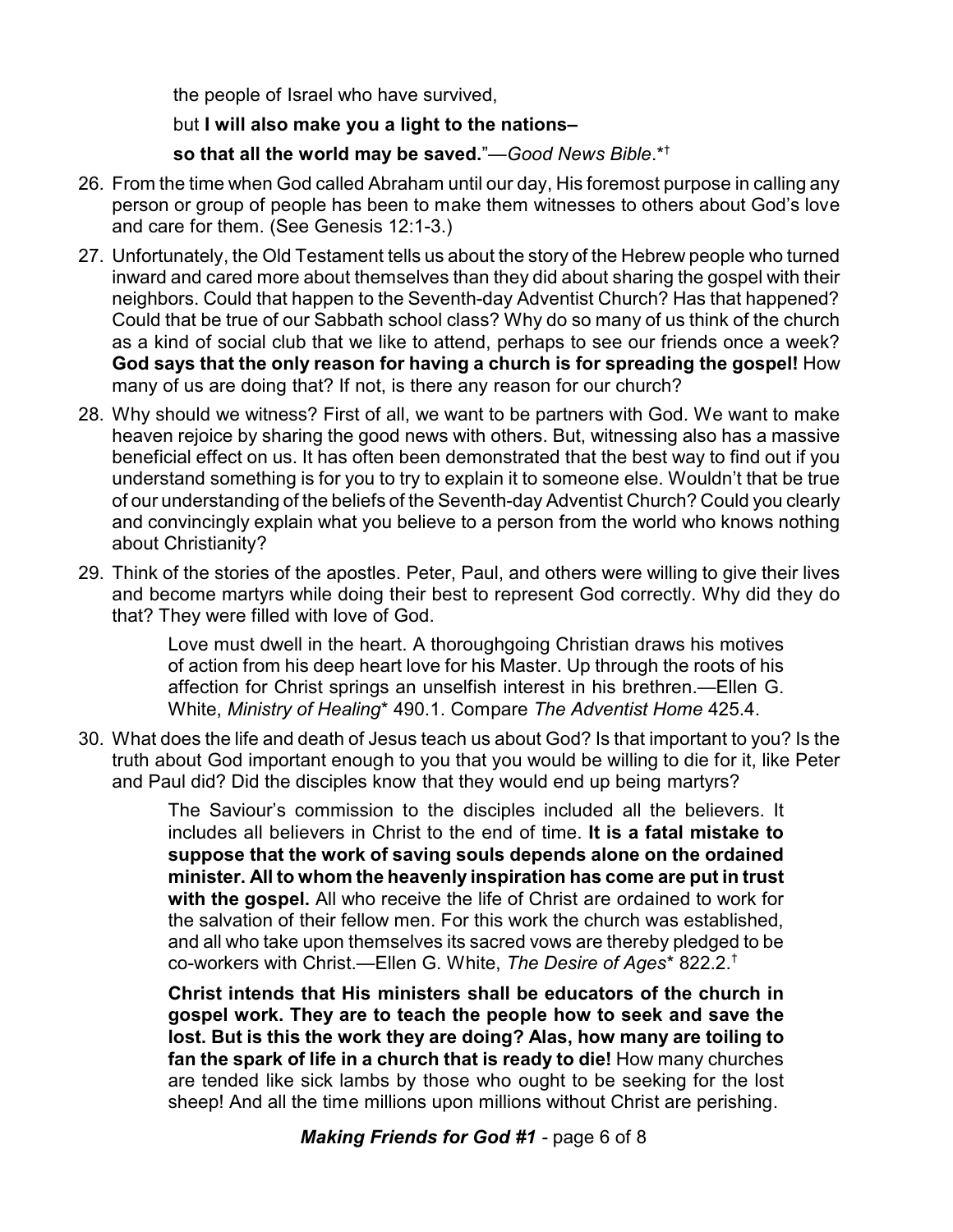Divine love has been stirred to its unfathomable depths for the sake of men, and angels marvel to behold in the recipients of so great love a mere surface gratitude. Angels marvel at man's shallow appreciation of the love of God. Heaven stands indignant at the neglect shown to the souls of men. Would we know how Christ regards it? How would a father and mother feel, did they know that their child, lost in the cold and the snow, had been passed by, and left to perish, by those who might have saved it? Would they not be terribly grieved, wildly indignant? Would they not denounce those murderers with wrath hot as their tears, intense as their love? **The sufferings of every man are the sufferings of God's child, and those who reach out no helping hand to their perishing fellow beings provoke His righteous anger. This is the wrath of the Lamb.** To those who claim fellowship with Christ, yet have been indifferent to the needs of their fellow men, He will declare in the great Judgment day, "I know you not whence ye are; depart from Me, all ye workers of iniquity." Luke 13:27.—Ellen G. White, *The Desire of Ages*\* 825.3-  $4.1$ <sup>+</sup>

31. Why did it take so long for the Christians to spread out from Jerusalem? Did they really need persecution to motivate them to leave?

> **The persecution that came upon the church in Jerusalem resulted in giving a great impetus to the work of the gospel.** Success had attended the ministry of the word in that place, and there was danger that the disciples would linger there too long, unmindful of the Saviour's commission to go to all the world. Forgetting that strength to resist evil is best gained by aggressive service, they began to think that they had no work so important as that of shielding the church in Jerusalem from the attacks of the enemy. **Instead of educating the new converts to carry the gospel to those who had not heard it, they were in danger of taking a course that would lead all to be satisfied with what had been accomplished.** To scatter His representatives abroad, where they could work for others, God permitted persecution to come upon them. Driven from Jerusalem, the believers "went everywhere preaching the word."—Ellen G. White, *The Acts of the Apostles*\* 105.2.†

## 32. **Do we need persecution?**

- 33. Look at Matthew 28:18-20; Mark 16:15-16; Luke 24:46-49; and John 20:21. W hy do you think each of the Gospel writers ended with this message from Jesus that we are to go out and share the good news with everyone in the world? Are we taking these challenges seriously? What are we doing personally to spread the gospel?
- 34. Repeatedly, Jesus told us that if we want to see the Father, we need to look at Jesus. If we have seen Him, we have seen the Father. **Try to think of all the things we have learned about God through the life and death of Jesus.**
- 35. Contrast that with the incredible number of lies and falsehoods that have been spread by Lucifer/Satan since he left heaven. Is God a vindictive judge? Is He a wrathful tyrant? Not at all! He is our loving Father, and He wants every one of us to be saved. Can we demonstrate that in the Bible, even in places like the third angel's message? We need to remember that witnessing is simply telling people about our best Friend, God. Why wouldn't we want to participate in that mission?

*Making Friends for God #1 -* page 7 of 8